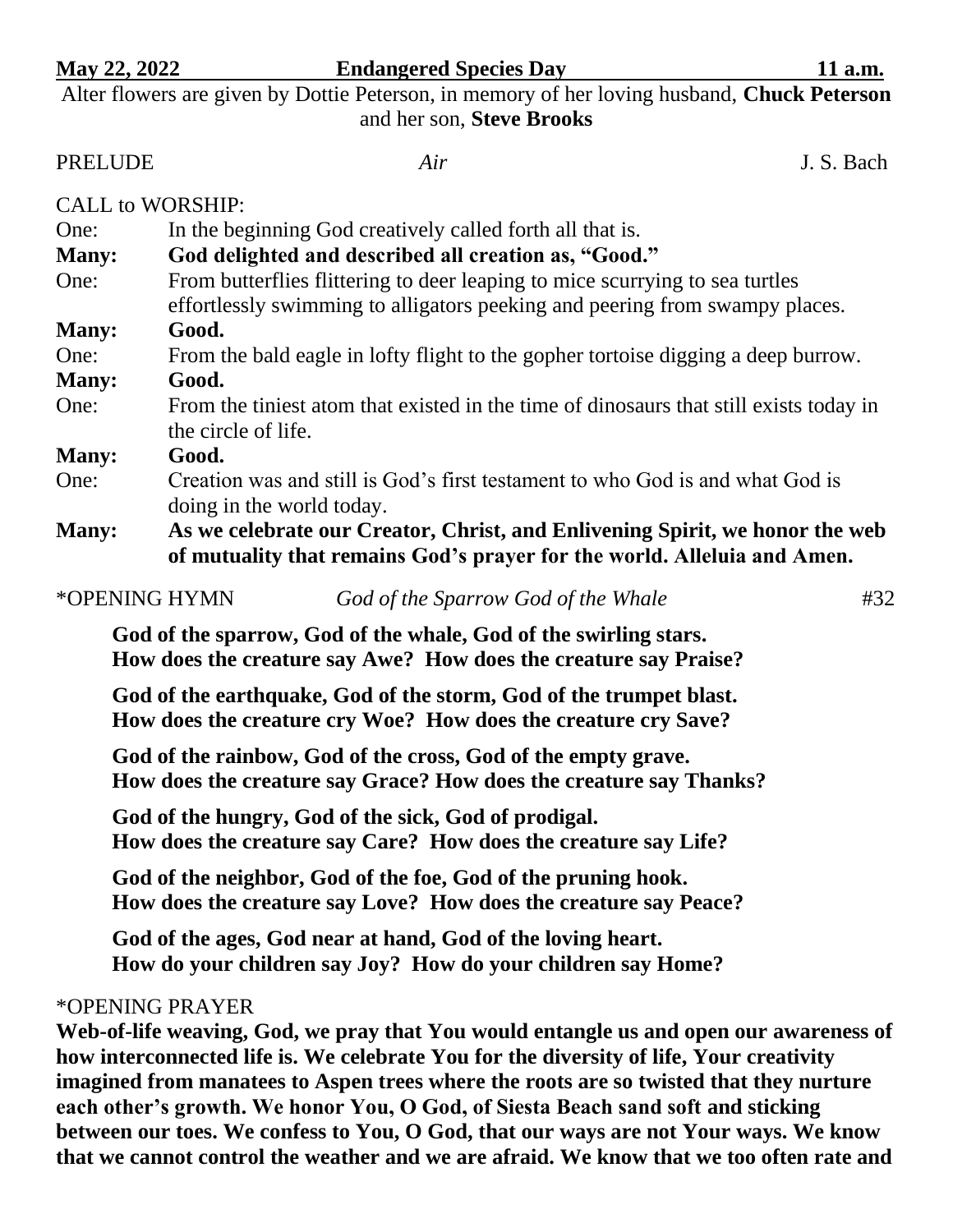**rank creation with humans at the top of the pyramid and everything else beneath us. We confess that often in our relentless pursuit of profit, we have valued bank accounts and comfort over living with creation. For scientists who are trying to help restore right relationships, open our ears. For leaders in our country who want to do more than talk, show them the way. For those who prefer to trample on what You call, "Good and holy," break through their hearts. For our complicity and inability to live differently, deliver us to a new way. On this Endangered Species Sunday, open our sacred imaginations that how we treat Your creation says much about how we treat You, O God. Hear now Your children praying and move in our midst in new ways we pray.**

HYMN *A Sower Came from Ancient Hills*

**A Sower came from ancient hills and cast good seed abroad: his field, ten thousand human hearts; his seed, the word of God. And some who listened would not hear, and some who heard forgot. But some received in fertile soil the truth the Sower taught.**

**O Christ, you come among us still, the Sower and the Seed. As once you sowed the truth of God in glowing word and deed, implant your Word in waiting hearts, and let it there take hold, until it bears in fruitful lives a harvest hundred-fold.**

## ENGAGING SCRIPTURE Matthew 13:1-9

That same day Jesus went out of the house and sat beside the sea. **<sup>2</sup>** Such great crowds gathered around him that he got into a boat and sat there, while the whole crowd stood on the beach. **<sup>3</sup>** And he told them many things in parables, saying: "Listen! A sower went out to sow. **<sup>4</sup>** And as he sowed, some seeds fell on the path, and the birds came and ate them up. **<sup>5</sup>** Other seeds fell on rocky ground, where they did not have much soil, and they sprang up quickly, since they had no depth of soil. **<sup>6</sup>**But when the sun rose, they were scorched; and since they had no root, they withered away. **<sup>7</sup>** Other seeds fell among thorns, and the thorns grew up and choked them. **<sup>8</sup>** Other seeds fell on good soil and brought forth grain, some a hundredfold, some sixty, some thirty. **<sup>9</sup>** Let anyone with ears listen!"

SERMON Bad Farming Practices: Part 1 ~ Scattering Seeds with Gusto

ANTHEM *The Tree of Life* K. Lee Scott

PASTORAL PRAYER & NEW ZEALAND VERSION of THE LORD'S PRAYER

**Eternal Spirit, Earth-maker, Pain bearer, Life-giver, Source of all that is and that shall be, Father and Mother of us all, Loving God, in whom is heaven: The hallowing of Your name echoes through the universe; The way of Your justice be followed by the peoples of the world; Your heavenly will be done by all created beings; Your commonwealth of peace and freedom sustain our hope and come on earth. With the bread we need for today, feed us. In the hurts we absorb from one another, forgive us. In times of temptation and test, strengthen us. From trial too great to endure, spare us. From the grip of all that is evil, free us. For You reign in the glory of the power that is love, now and forever. Amen.**